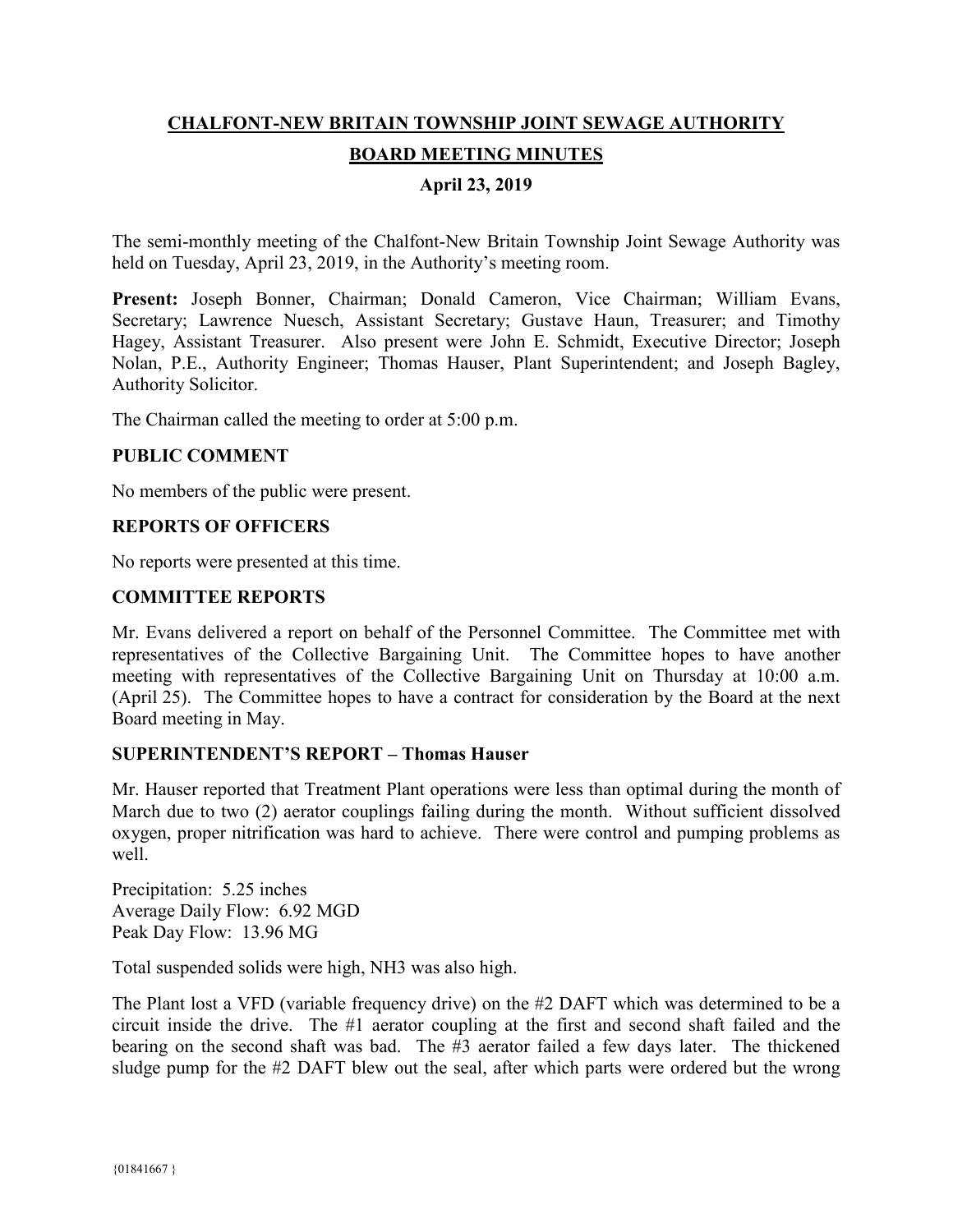parts arrived and were subsequently exchanged for the correct ones. Personnel rebuilt both thickened sludge pumps during the month.

In the collection system, personnel inspected tie-ins to the sewer system, completed some snow removal earlier in the month at the Plant and the pump stations and cleaned up the exterior of all six (6) pump stations.

Mr. Nuesch reported that he received a compliment from a property owner regarding Authority personnel called to his property to inspect the connection between the system and the owner's property.

## **EXECUTIVE DIRECTOR'S REPORT – John Schmidt**

Mr. Schmidt presented a sewage capacity approval form for approval for a vacant lot on New Galena Road.

**MOTION:** It was **MOVED** by Mr. Cameron and **SECONDED** by Mr. Nuesch to approve the tie-in of one (1) lot in New Britain Township located on New Galena Road. The Motion was unanimously adopted.

Mr. Schmidt reported that Ethan and Samuel Garr, a high school student and a first-year college student, will begin work shortly as seasonal workers for the Summer.

**MOTION:** It was **MOVED** by Mr. Cameron and **SECONDED** by Mr. Evans to hire two (2) seasonal workers for the Summer. The Motion was unanimously adopted.

The Minutes were previously distributed to the Board. There was one (1) revision, to replace a reference to Mr. Nolan who was absent from the meeting with Mr. Rauch.

#### **ENGINEER'S REPORT – Joseph Nolan, P.E.**

Mr. Nolan reported that he had a site meeting with the paving Contractor. The Contractor is expected to restart the first week in May. Once that contract is completed, the Plant Phase III Expansion and Upgrade Project will be completed.

With regard to Pump Station No. 4, Mr. Nolan reported that the Authority is waiting to hear a response from the County Solicitor to a letter from the Authority Solicitor.

Mr. Nolan further reported that he has received a CAD drawing from Gryphon for their dryer. Mr. Nolan reported that, with some modifications, the dryer would fit into the Authority's dryer building.

Mr. Nolan advised that he will be providing a written report evaluating the dryer replacement options.

## **SOLICITOR'S REPORT – Joseph M. Bagley, Esquire**

Mr. Bagley reported that his letter was sent out and he has not heard anything back from the County Solicitor. It was discussed that Mr. Bagley would place a call to the County Solicitor next week.